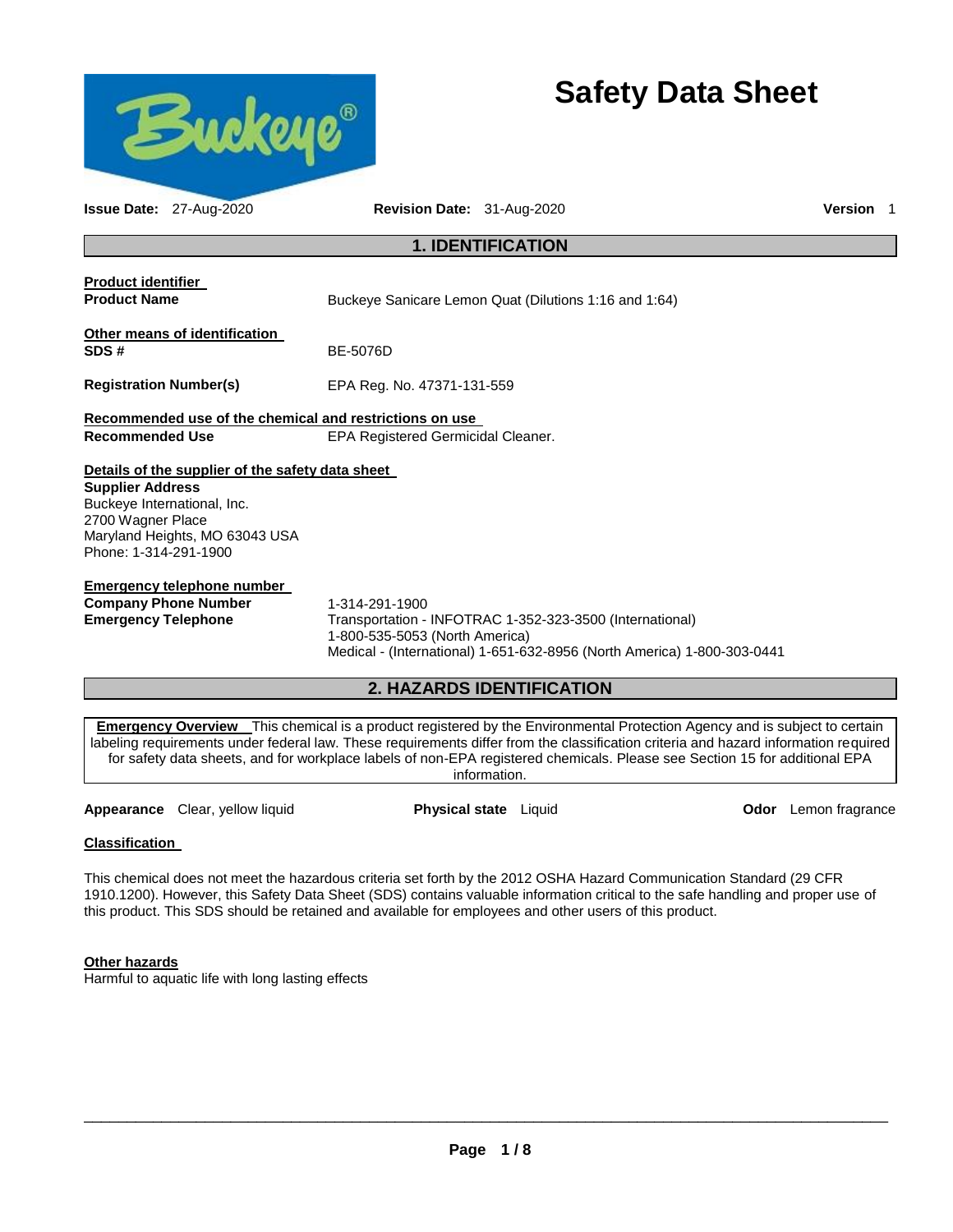# \_\_\_\_\_\_\_\_\_\_\_\_\_\_\_\_\_\_\_\_\_\_\_\_\_\_\_\_\_\_\_\_\_\_\_\_\_\_\_\_\_\_\_\_\_\_\_\_\_\_\_\_\_\_\_\_\_\_\_\_\_\_\_\_\_\_\_\_\_\_\_\_\_\_\_\_\_\_\_\_\_\_\_\_\_\_\_\_\_\_\_\_\_ **3. COMPOSITION/INFORMATION ON INGREDIENTS**

| <b>Chemical name</b>                | <b>CAS No</b>                             | Weight-% |
|-------------------------------------|-------------------------------------------|----------|
| chloride<br>Didecyldimethylammonium | 74<br>- ר<br>$\mathbf{r}$<br>ు చాౕ<br>1-0 | ະບ.ວ     |
| Ethvl<br>Alcohol                    | 64-1<br>$\overline{ }$<br>.               | .ບ.ບ     |

\*\*If Chemical Name/CAS No is "proprietary" and/or Weight-% is listed as a range, the specific chemical identity and/or percentage of composition has been withheld as a trade secret.\*\*

| <b>4. FIRST AID MEASURES</b>                                               |                                                                                                                         |  |  |
|----------------------------------------------------------------------------|-------------------------------------------------------------------------------------------------------------------------|--|--|
| Description of first aid measures                                          |                                                                                                                         |  |  |
| <b>Eye Contact</b>                                                         | Rinse thoroughly with plenty of water for at least 15 minutes, lifting lower and upper eyelids.<br>Consult a physician. |  |  |
| <b>Skin Contact</b>                                                        | Wash off immediately with plenty of water for at least 15 minutes.                                                      |  |  |
| <b>Inhalation</b>                                                          | Remove to fresh air.                                                                                                    |  |  |
| Ingestion                                                                  | Clean mouth with water and drink afterwards plenty of water.                                                            |  |  |
| Most important symptoms and effects, both acute and delayed                |                                                                                                                         |  |  |
| <b>Symptoms</b>                                                            | See Section 11: Toxicological Information of this SDS for more detailed symptoms.                                       |  |  |
| Indication of any immediate medical attention and special treatment needed |                                                                                                                         |  |  |
| <b>Notes to Physician</b>                                                  | Treat symptomatically.                                                                                                  |  |  |
|                                                                            | <b>5. FIRE-FIGHTING MEASURES</b>                                                                                        |  |  |
| <b>Suitable Extinguishing Media</b>                                        | Use extinguishing measures that are appropriate to local circumstances and the surrounding environment.                 |  |  |
| Unsuitable Extinguishing Media Not determined.                             |                                                                                                                         |  |  |
| <b>Specific Hazards Arising from the Chemical</b><br>Not determined.       |                                                                                                                         |  |  |
|                                                                            | Hazardous combustion products Carbon oxides. Nitrogen oxides (NOx).                                                     |  |  |
| Protective equipment and precautions for firefighters<br>protective gear.  | As in any fire, wear self-contained breathing apparatus pressure-demand, MSHA/NIOSH (approved or equivalent) and full   |  |  |
|                                                                            | <b>6. ACCIDENTAL RELEASE MEASURES</b>                                                                                   |  |  |
|                                                                            | Personal precautions, protective equipment and emergency procedures                                                     |  |  |
| <b>Personal Precautions</b>                                                | Use personal protective equipment as required.                                                                          |  |  |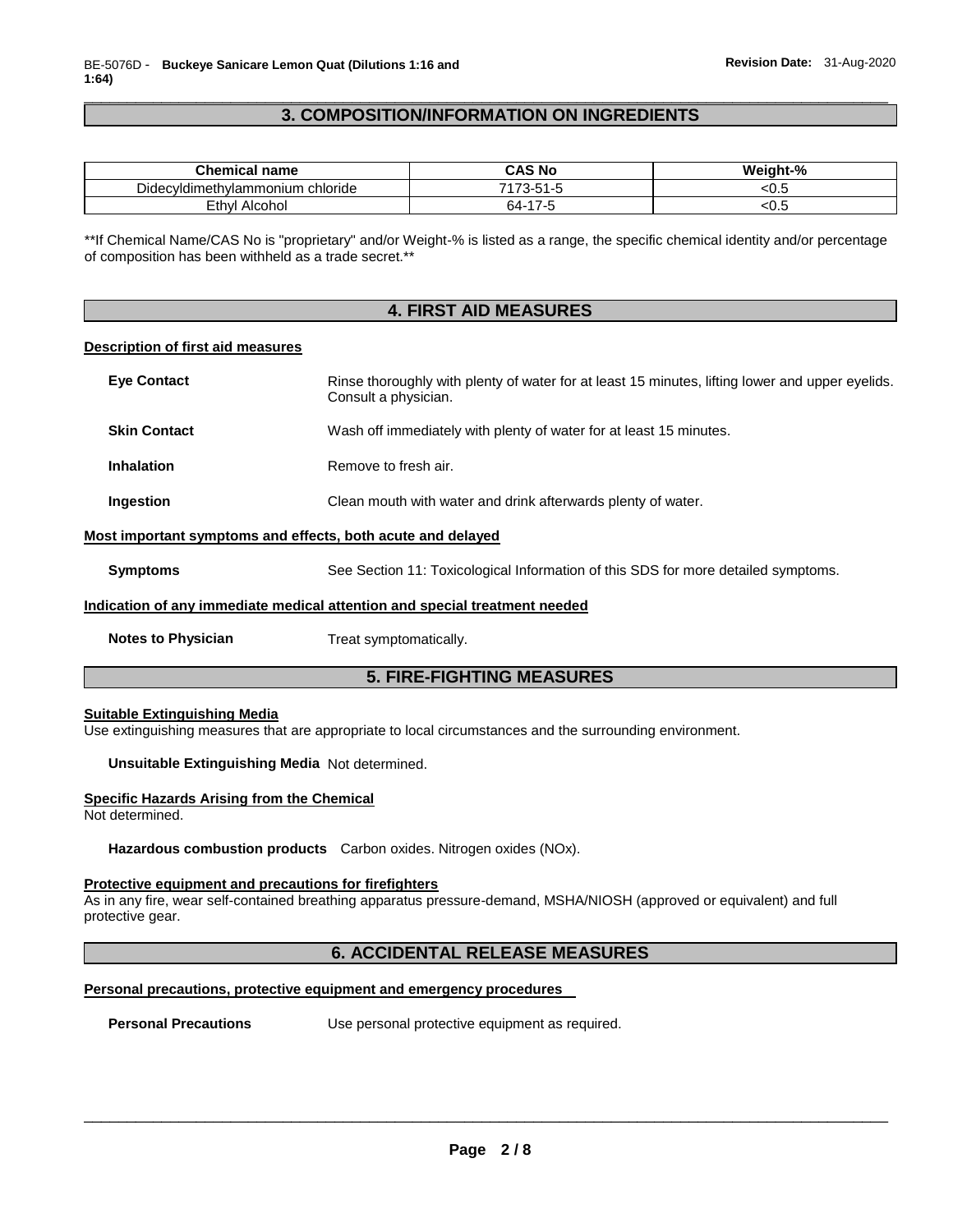# \_\_\_\_\_\_\_\_\_\_\_\_\_\_\_\_\_\_\_\_\_\_\_\_\_\_\_\_\_\_\_\_\_\_\_\_\_\_\_\_\_\_\_\_\_\_\_\_\_\_\_\_\_\_\_\_\_\_\_\_\_\_\_\_\_\_\_\_\_\_\_\_\_\_\_\_\_\_\_\_\_\_\_\_\_\_\_\_\_\_\_\_\_ **Environmental precautions Environmental precautions** Prevent from entering into soil, ditches, sewers, waterways and/or groundwater. See Section 12, Ecological Information. **Methods and material for containment and cleaning up Methods for Containment** Prevent further leakage or spillage if safe to do so. **Methods for Clean-Up Keep in suitable, closed containers for disposal. 7. HANDLING AND STORAGE**

# **Precautions for safe handling**

**Advice on Safe Handling** Handle in accordance with good industrial hygiene and safety practice.

# **Conditions for safe storage, including any incompatibilities**

| <b>Storage Conditions</b> | Keep containers tightly closed in a dry, cool and well-ventilated place.              |
|---------------------------|---------------------------------------------------------------------------------------|
| Incompatible Materials    | Chlorine bleach. Anionic detergents. Strong oxidizing agents. Strong reducing agents. |

# **8. EXPOSURE CONTROLS/PERSONAL PROTECTION**

# **Exposure Guidelines**

| <b>Chemical name</b> | <b>ACGIH TLV</b> | <b>OSHA PEL</b>                      | NIOSH IDLH         |
|----------------------|------------------|--------------------------------------|--------------------|
| Ethyl Alcohol        | STEL: 1000 ppm   | TWA: 1000 ppm                        | IDLH: 3300 ppm     |
| 64-17-5              |                  | TWA: 1900 mg/m $3$                   | TWA: 1000 ppm      |
|                      |                  | (vacated) TWA: 1000 ppm              | TWA: 1900 mg/m $3$ |
|                      |                  | (vacated) TWA: $1900 \text{ mg/m}^3$ |                    |

# **Appropriate engineering controls**

| <b>Engineering Controls</b> | Apply technical measures to comply with the occupational exposure limits. |
|-----------------------------|---------------------------------------------------------------------------|
|                             |                                                                           |

# **Individual protection measures, such as personal protective equipment**

| <b>Eye/Face Protection</b>      | No protective equipment is needed under normal use conditions. For prolonged or repeated<br>use or when eye contact may occur, wear safety glasses or chemical splash goggles. |
|---------------------------------|--------------------------------------------------------------------------------------------------------------------------------------------------------------------------------|
| <b>Skin and Body Protection</b> | No protective equipment is needed under normal use conditions. For prolonged or repeated<br>skin contact use suitable protective gloves.                                       |
| <b>Respiratory Protection</b>   | No protection is ordinarily required under normal conditions of use and with adequate<br>ventilation.                                                                          |

**General Hygiene Considerations** Handle in accordance with good industrial hygiene and safety practice.

# **9. PHYSICAL AND CHEMICAL PROPERTIES**

# **Information on basic physical and chemical properties**

| <b>Physical state</b> |  |
|-----------------------|--|
| Appearance            |  |
| Color                 |  |

Liquid **Appearance** Clear, yellow liquid **Odor** Lemon fragrance **Color** Clear yellow **Odor Threshold** Not determined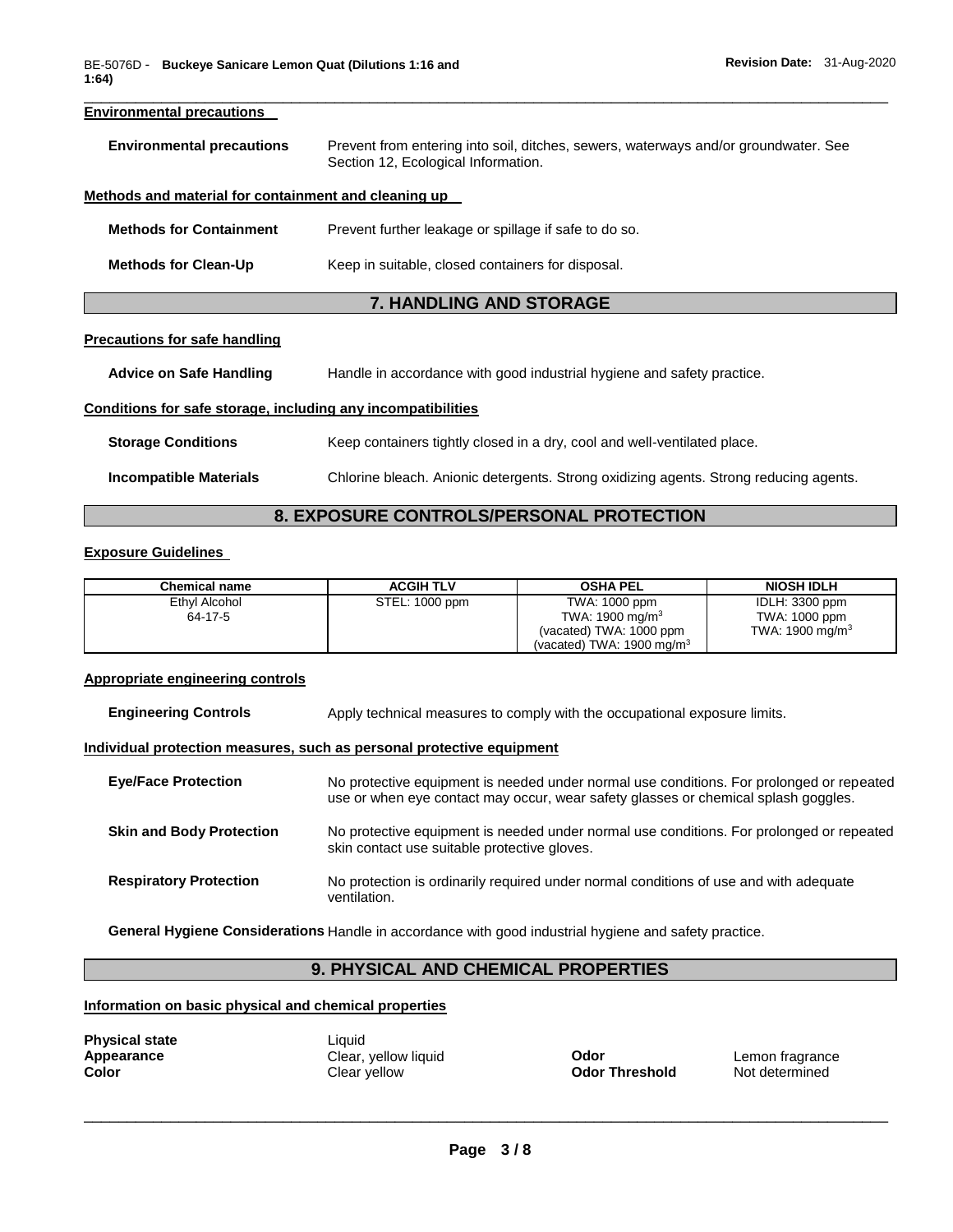| <b>Property</b>                  | <b>Values</b>           | Remarks<br>• Method |
|----------------------------------|-------------------------|---------------------|
| рH                               | 6.8-7.2 (1:64 dilution) |                     |
| Melting point / freezing point   | Not determined          |                     |
| Boiling point / boiling range    | Not determined          |                     |
| <b>Flash point</b>               | Not determined          |                     |
| <b>Evaporation Rate</b>          | Not determined          |                     |
| <b>Flammability (Solid, Gas)</b> | Not determined          |                     |
| <b>Flammability Limit in Air</b> |                         |                     |
| Upper flammability or explosive  | Not determined          |                     |
| limits                           |                         |                     |
| Lower flammability or explosive  | Not determined          |                     |
| limits                           |                         |                     |
| <b>Vapor Pressure</b>            | Not determined          |                     |
| <b>Vapor Density</b>             | Not determined          |                     |
| <b>Relative Density</b>          | Not determined          |                     |
| <b>Water Solubility</b>          | Not determined          |                     |
| Solubility in other solvents     | Not determined          |                     |
| <b>Partition Coefficient</b>     | Not determined          |                     |
| <b>Autoignition temperature</b>  | Not determined          |                     |
| <b>Decomposition temperature</b> | Not determined          |                     |
| <b>Kinematic viscosity</b>       | Not determined          |                     |
| <b>Dynamic Viscosity</b>         | Not determined          |                     |
| <b>Explosive Properties</b>      | Not determined          |                     |
| <b>Oxidizing Properties</b>      | Not determined          |                     |

# **10. STABILITY AND REACTIVITY**

#### **Reactivity**

Not reactive under normal conditions.

#### **Chemical stability**

Stable under recommended storage conditions.

#### **Possibility of hazardous reactions**

None under normal processing.

**Hazardous Polymerization** Hazardous polymerization does not occur.

#### **Conditions to Avoid**

Keep out of reach of children.

#### **Incompatible materials**

Chlorine bleach. Anionic detergents. Strong oxidizing agents. Strong reducing agents.

# **Hazardous decomposition products**

Thermal decomposition can lead to release of irritating and toxic gases and vapors.

# **11. TOXICOLOGICAL INFORMATION**

# **Information on likely routes of exposure**

| <b>Product Information</b> |                          |
|----------------------------|--------------------------|
| <b>Eve Contact</b>         | Avoid contact with eyes. |
| <b>Skin Contact</b>        | Avoid contact with skin. |
| <b>Inhalation</b>          | Do not inhale.           |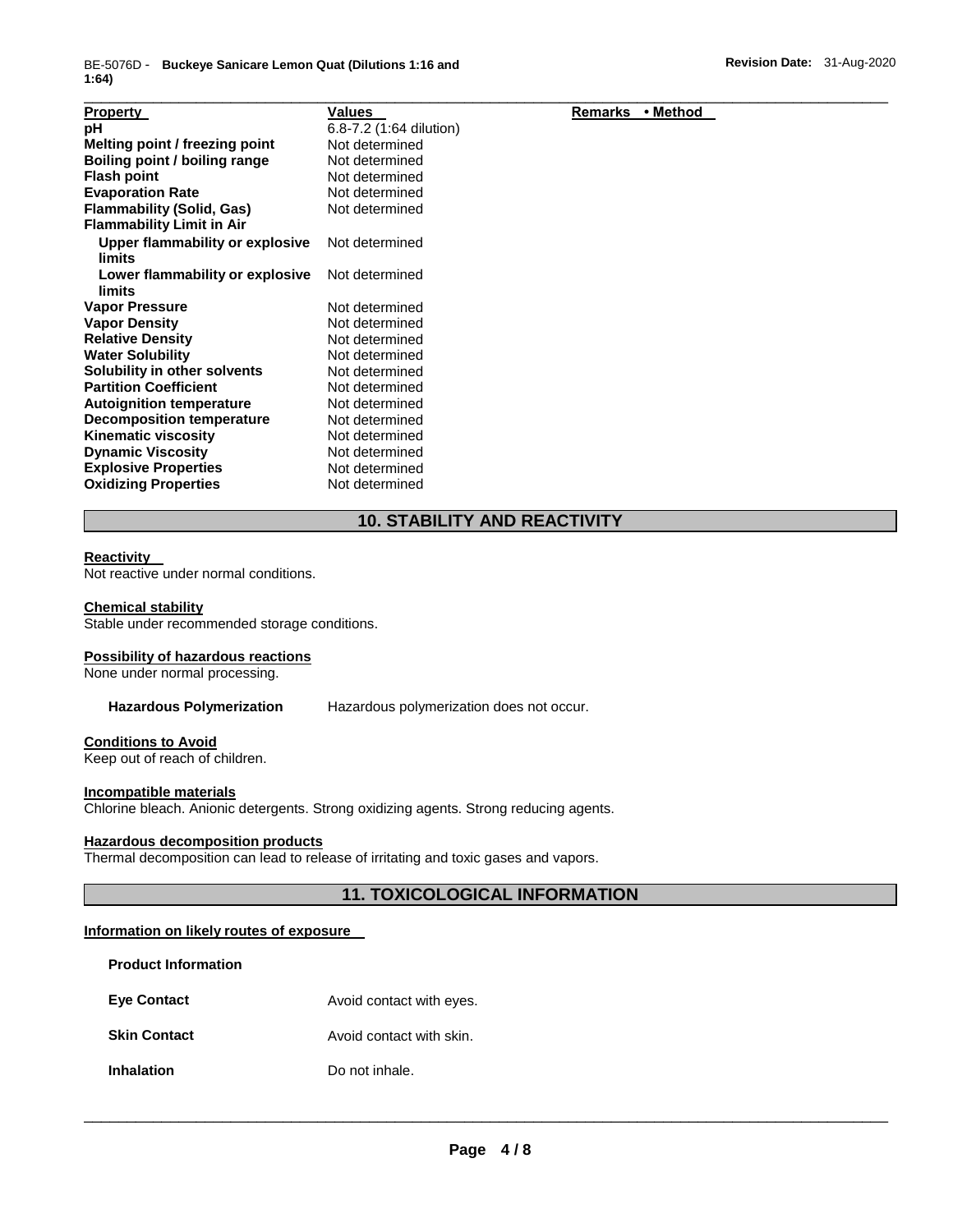**Ingestion Do not ingest.** 

### **Component Information**

| <b>Chemical name</b>                          | Oral LD50             | Dermal LD50 | <b>Inhalation LC50</b>   |
|-----------------------------------------------|-----------------------|-------------|--------------------------|
| Didecyldimethylammonium chloride<br>7173-51-5 | $= 84$ mg/kg (Rat)    |             |                          |
| Ethyl Alcohol<br>64-17-5                      | = 7060 mg/kg<br>(Rat) |             | $= 124.7$ mg/L (Rat) 4 h |

\_\_\_\_\_\_\_\_\_\_\_\_\_\_\_\_\_\_\_\_\_\_\_\_\_\_\_\_\_\_\_\_\_\_\_\_\_\_\_\_\_\_\_\_\_\_\_\_\_\_\_\_\_\_\_\_\_\_\_\_\_\_\_\_\_\_\_\_\_\_\_\_\_\_\_\_\_\_\_\_\_\_\_\_\_\_\_\_\_\_\_\_\_

# **Symptoms related to the physical, chemical and toxicological characteristics**

**Symptoms** Please see section 4 of this SDS for symptoms.

# **Delayed and immediate effects as well as chronic effects from short and long-term exposure**

**Carcinogenicity** Ethanol has been shown to be carcinogenic in long-term studies only when consumed as an alcoholic beverage.

| Chemical<br>name       | <b>ACGIF</b> | <b>IARC</b> | <b>Support College</b><br>N.<br>. | <b>OCU</b><br>ּ יחסי |
|------------------------|--------------|-------------|-----------------------------------|----------------------|
| Ethyl<br>Alcohol       | nu           | Group       | Known                             |                      |
| 0.4.47.7<br>nд-<br>٠., |              |             |                                   |                      |

**Legend** 

*ACGIH (American Conference of Governmental Industrial Hygienists) A3 - Animal Carcinogen IARC (International Agency for Research on Cancer) Group 1 - Carcinogenic to Humans NTP (National Toxicology Program) Known - Known Carcinogen OSHA (Occupational Safety and Health Administration of the US Department of Labor)*

*X - Present* 

#### **Numerical measures of toxicity**

Not determined

# **12. ECOLOGICAL INFORMATION**

# **Ecotoxicity**

Harmful to aquatic life with long lasting effects.

# **Component Information**

| <b>Chemical name</b>             | Algae/aquatic plants | Fish                              | Crustacea                                                         |
|----------------------------------|----------------------|-----------------------------------|-------------------------------------------------------------------|
| Didecyldimethylammonium chloride |                      | 0.97: 96 h Danio rerio mg/L LC50  |                                                                   |
| 7173-51-5                        |                      | semi-static                       |                                                                   |
| Ethyl Alcohol                    |                      | 13400 - 15100: 96 h Pimephales    | 10800: 24 h Daphnia magna mg/L                                    |
| 64-17-5                          |                      |                                   | promelas mg/L LC50 flow-through   EC50 2: 48 h Daphnia magna mg/L |
|                                  |                      | 12.0 - 16.0: 96 h Oncorhynchus    | EC50 Static 9268 - 14221: 48 h                                    |
|                                  |                      | mykiss mL/L LC50 static 100: 96 h | Daphnia magna mg/L LC50                                           |
|                                  |                      | Pimephales promelas mg/L LC50     |                                                                   |
|                                  |                      | static                            |                                                                   |

#### **Persistence/Degradability**

Not determined.

# **Bioaccumulation**

There is no data for this product.

# **Mobility**

| $R_{\rm max}$<br><br>паше                               | $- - -$<br>coefficient<br>artitiol |
|---------------------------------------------------------|------------------------------------|
| Ethyl<br>Alcohol<br>$-$<br>.                            | $\sim$<br>∪.∍∠                     |
| $\rightarrow$ $\rightarrow$ $\rightarrow$<br><b>64.</b> |                                    |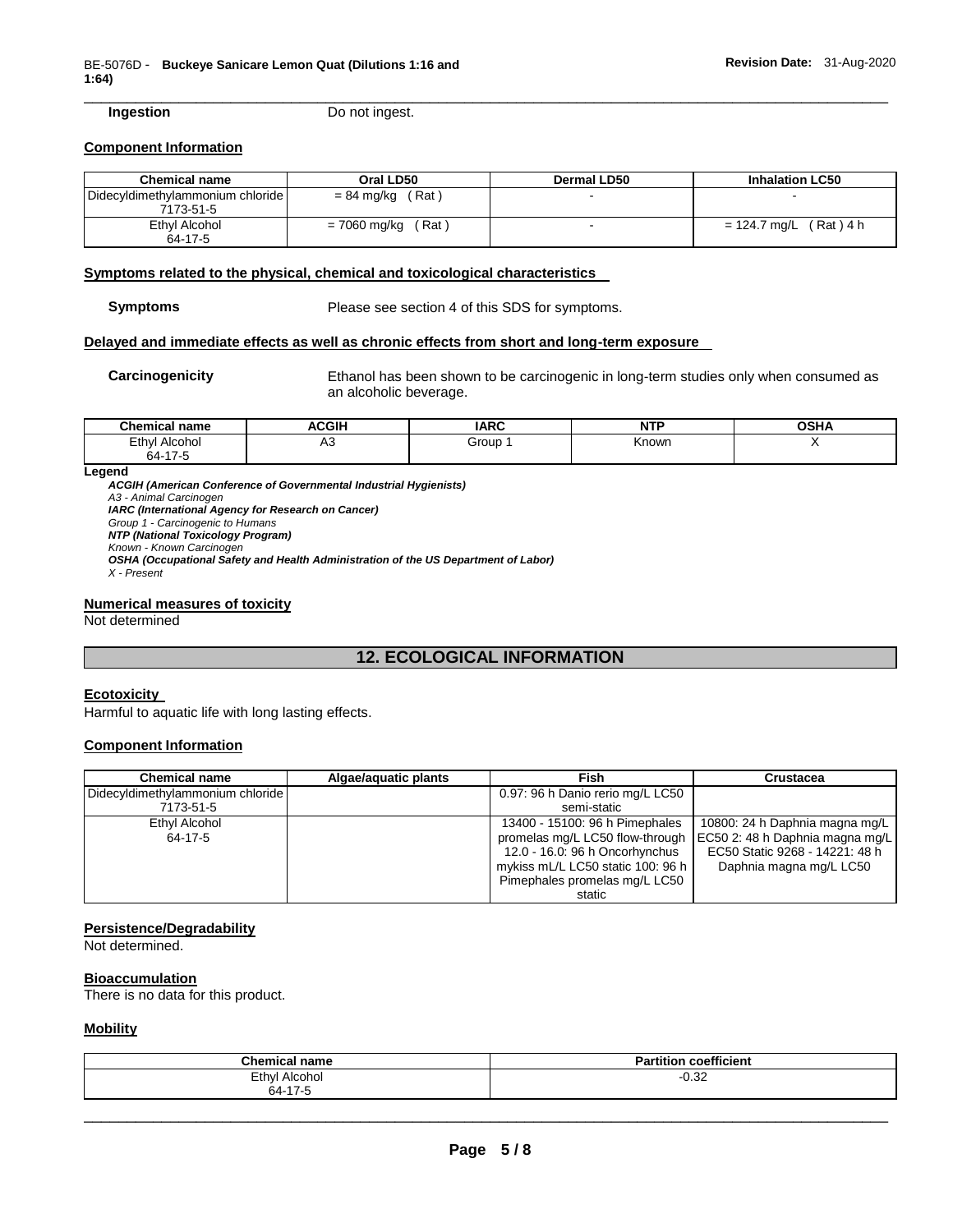# **Other Adverse Effects**

Not determined

# **13. DISPOSAL CONSIDERATIONS**

\_\_\_\_\_\_\_\_\_\_\_\_\_\_\_\_\_\_\_\_\_\_\_\_\_\_\_\_\_\_\_\_\_\_\_\_\_\_\_\_\_\_\_\_\_\_\_\_\_\_\_\_\_\_\_\_\_\_\_\_\_\_\_\_\_\_\_\_\_\_\_\_\_\_\_\_\_\_\_\_\_\_\_\_\_\_\_\_\_\_\_\_\_

# **Waste Treatment Methods**

| <b>Disposal of Wastes</b>     | Disposal should be in accordance with applicable regional, national and local laws and<br>regulations. |
|-------------------------------|--------------------------------------------------------------------------------------------------------|
| <b>Contaminated Packaging</b> | Disposal should be in accordance with applicable regional, national and local laws and<br>regulations. |

#### **California Hazardous Waste Status**

| Chemical<br>name                  | California<br><b>Hazardous Waste Status</b> |
|-----------------------------------|---------------------------------------------|
| Ethyl<br>Alcohol<br>$\sim$ $\sim$ | <b>LOXIC</b>                                |
| 47 <sup>o</sup><br>ີ<br>64-<br>.  | lanitable                                   |

| <b>14. TRANSPORT INFORMATION</b> |                                                                                                                                |  |  |  |
|----------------------------------|--------------------------------------------------------------------------------------------------------------------------------|--|--|--|
| <b>Note</b>                      | Please see current shipping paper for most up to date shipping information, including<br>exemptions and special circumstances. |  |  |  |
| <u>DOT</u>                       | Not regulated                                                                                                                  |  |  |  |
| <b>IATA</b>                      | Not regulated                                                                                                                  |  |  |  |
| <b>IMDG</b>                      | Not regulated                                                                                                                  |  |  |  |

# **15. REGULATORY INFORMATION**

## **International Inventories**

| <b>Chemical name</b>                     |   | <b>TSCA TSCA Inventory DSL/NDSL EINECS/ELI</b><br><b>Status</b> | <b>NCS</b> | <b>ENCS</b> | <b>IECSC</b> | <b>KECL</b> | <b>PICCS</b> | <b>AICS</b> |
|------------------------------------------|---|-----------------------------------------------------------------|------------|-------------|--------------|-------------|--------------|-------------|
| Water                                    | ⌒ | <b>ACTIVE</b>                                                   |            |             |              |             |              |             |
| Didecyldimethylammonium<br>chloride      | x | <b>ACTIVE</b>                                                   |            |             |              |             |              |             |
| $N.N-$<br>DIMETHYLOCTYLAMINE-N-<br>OXIDE | v | <b>ACTIVE</b>                                                   |            |             |              |             |              |             |
| Ethyl Alcohol                            | v | <b>ACTIVE</b>                                                   |            |             |              |             |              |             |

**Legend:** 

*TSCA - United States Toxic Substances Control Act Section 8(b) Inventory* 

*DSL/NDSL - Canadian Domestic Substances List/Non-Domestic Substances List* 

*EINECS/ELINCS - European Inventory of Existing Chemical Substances/European List of Notified Chemical Substances* 

*ENCS - Japan Existing and New Chemical Substances* 

*IECSC - China Inventory of Existing Chemical Substances* 

*KECL - Korean Existing and Evaluated Chemical Substances* 

*PICCS - Philippines Inventory of Chemicals and Chemical Substances* 

*AICS - Australian Inventory of Chemical Substances*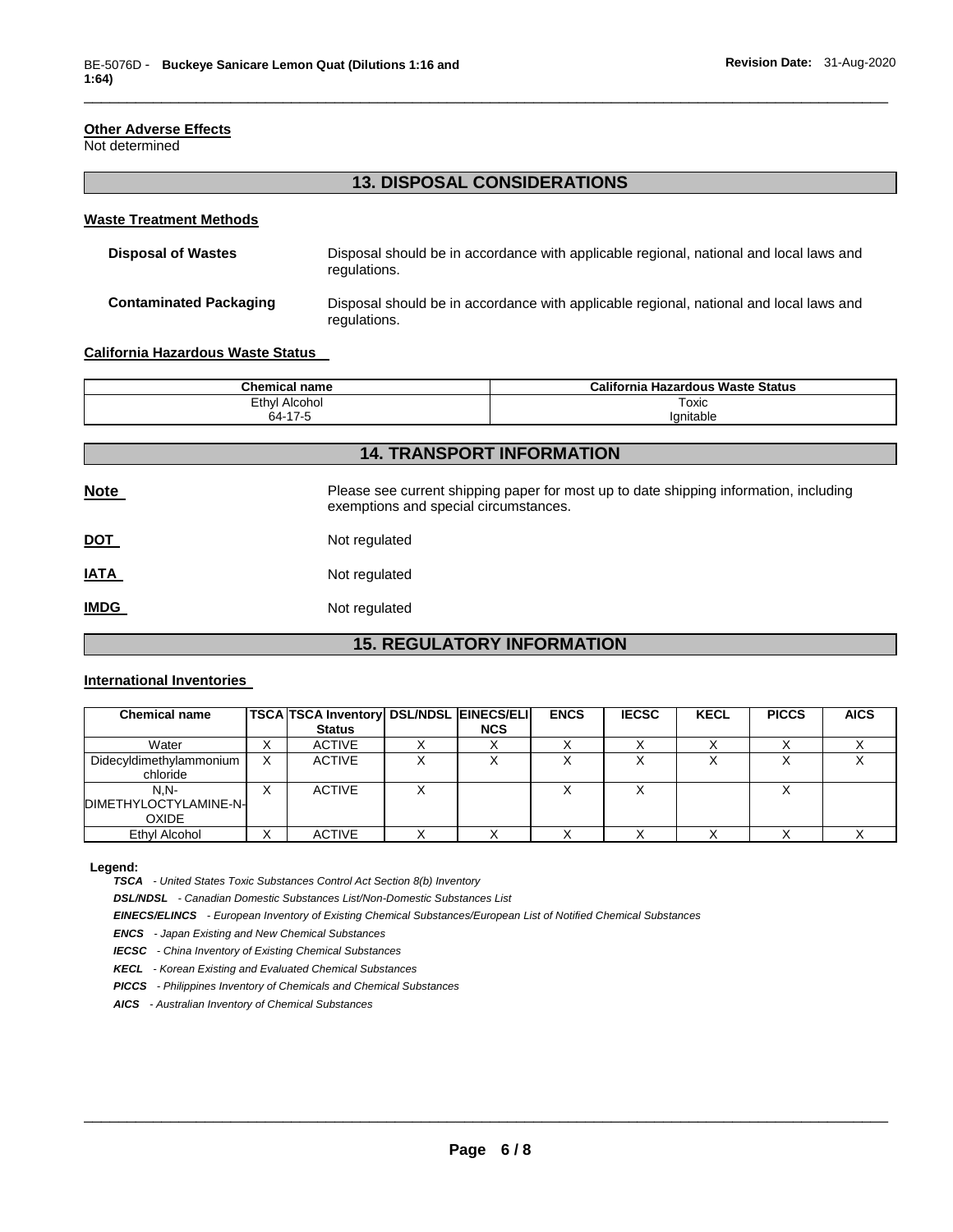# \_\_\_\_\_\_\_\_\_\_\_\_\_\_\_\_\_\_\_\_\_\_\_\_\_\_\_\_\_\_\_\_\_\_\_\_\_\_\_\_\_\_\_\_\_\_\_\_\_\_\_\_\_\_\_\_\_\_\_\_\_\_\_\_\_\_\_\_\_\_\_\_\_\_\_\_\_\_\_\_\_\_\_\_\_\_\_\_\_\_\_\_\_ **US Federal Regulations**

# **CERCLA**

This material, as supplied, does not contain any substances regulated as hazardous substances under the Comprehensive Environmental Response Compensation and Liability Act (CERCLA) (40 CFR 302) or the Superfund Amendments and Reauthorization Act (SARA) (40 CFR 355).

# **SARA 313**

Section 313 of Title III of the Superfund Amendments and Reauthorization Act of 1986 (SARA). This product does not contain any chemicals which are subject to the reporting requirements of the Act and Title 40 of the Code of Federal Regulations, Part 372

# **CWA (Clean Water Act)**

This product does not contain any substances regulated as pollutants pursuant to the Clean Water Act (40 CFR 122.21 and 40 CFR 122.42)

# **US State Regulations**

## **California Proposition 65**

This product contains the following Proposition 65 chemicals.

| <b>Chemical name</b>    | <b>California Proposition 65</b> |
|-------------------------|----------------------------------|
| Ethyl Alcohol - 64-17-5 | Carcinoɑen                       |
|                         | Developmental                    |

# **U.S. State Right-to-Know Regulations**

| <b>Chemical name</b> | <b>New Jersey</b> | <b>Massachusetts</b> | Pennsvlvania |
|----------------------|-------------------|----------------------|--------------|
| Ethyl<br>Alcohol     |                   |                      |              |
| 64-17-5<br>$\sim$    |                   |                      |              |

# **EPA Pesticide Registration Number** EPA Reg. No. 47371-131-559

#### **EPA Statement**

This chemical is a pesticide product registered by the Environmental Protection Agency and is subject to certain labeling requirements under federal pesticide law. These requirements differ from the classification criteria and hazard information required for safety data sheets, and for workplace labels of non-pesticide chemicals. Following is the hazard information as required on the pesticide label:

# **EPA Pesticide Label**

Signal Word: CAUTION. Harmful if inhaled. Avoid breathing vapor or spray mist. Remove and wash contaminated clothing before reuse.

# **Difference between SDS and EPA pesticide label**

|                             | <b>EPA</b>         | <b>OSHA</b> |
|-----------------------------|--------------------|-------------|
| Signal Word                 | Caution            | N/A         |
| Acute Toxicity - Inhalation | Harmful if inhaled | N/A         |